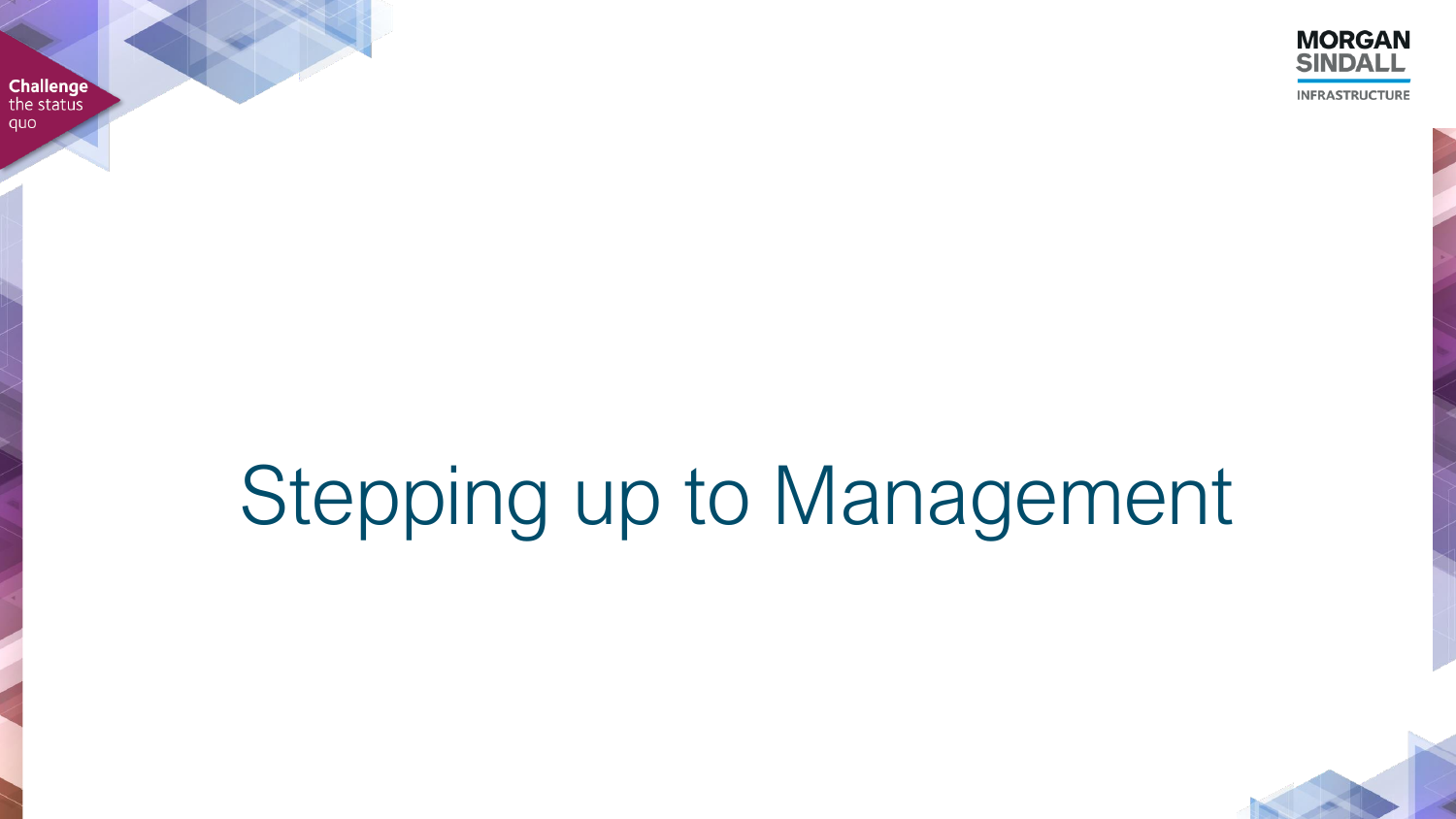**MORGAN INFRASTRUCTURE** 

## **Background**

**Challenge** 

the status quo

- CITB funding for Management & Leadership programme secured
- Paid by milestones delivered (not results)
- Clear link to business outcomes/strategy
- To be delivered over 12 months
- The audience would be new managers and leaders and the aim is to offer this to 3 cohorts of 12-16 people over the next year.
- Starting in the autumn (at end of October TBC)
- Costed on face to face but with a view to start delivery as digital due to COVID-19

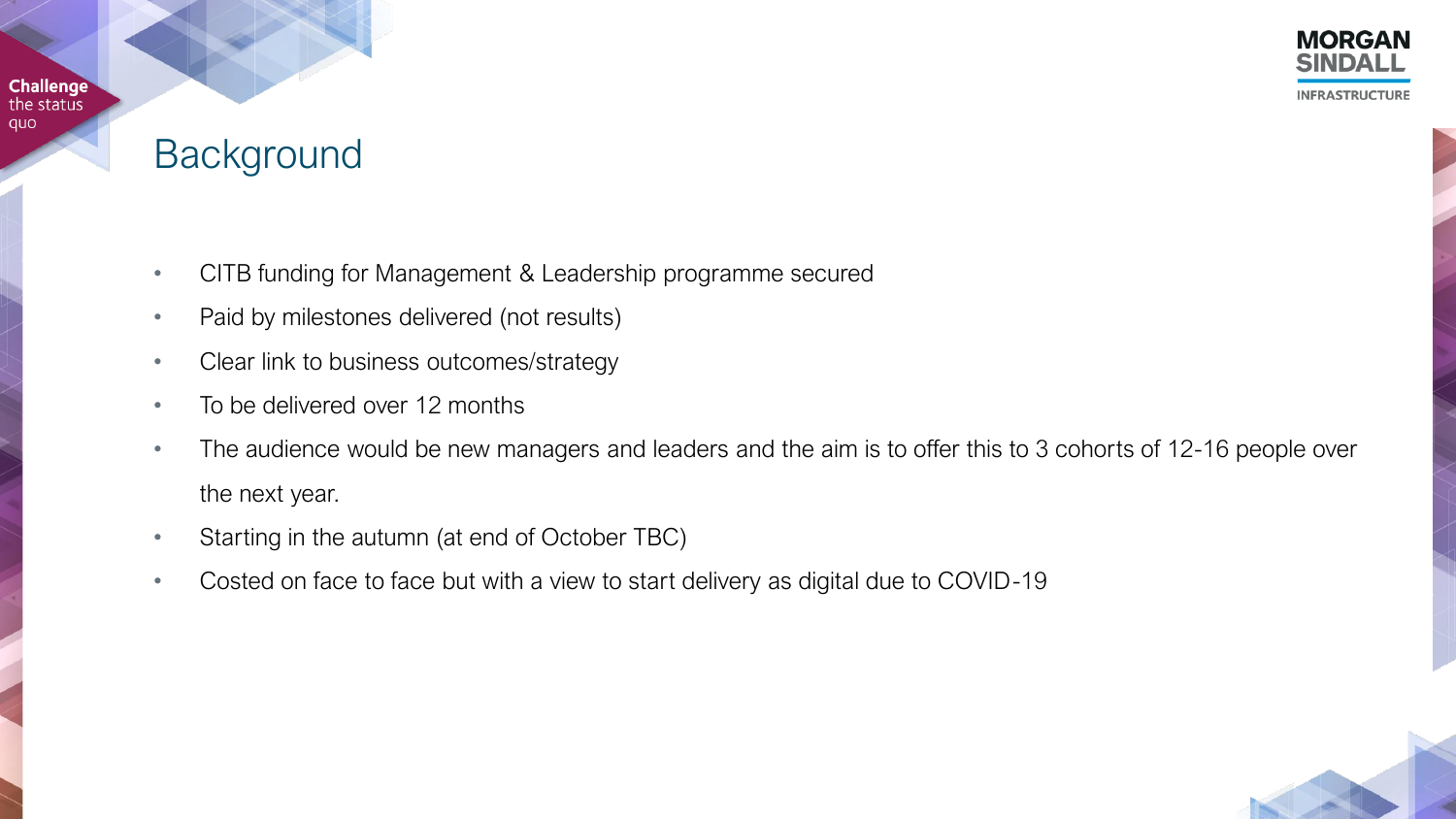## 'Stepping Up to Management' Programme

Goal: To create authentic managers who inspire, empower and develop successful teams *to achieve Morgan Sindall Infrastructure's business goals and objectives.*

By the end of the programme learners will be able to:

- Trust and empower employees to achieve
- Listen effectively and with empathy
- **Recognise &** value individuals' strengths and seek to inspire continued self-development
- Create a working collaboratively culture within teams.
- Create an environment of psychological safety to enable people to speak up
- Inspire and engage people toward a vision, goal and purpose
- Be their authentic self and 'Walk their why.'



**MORGAN**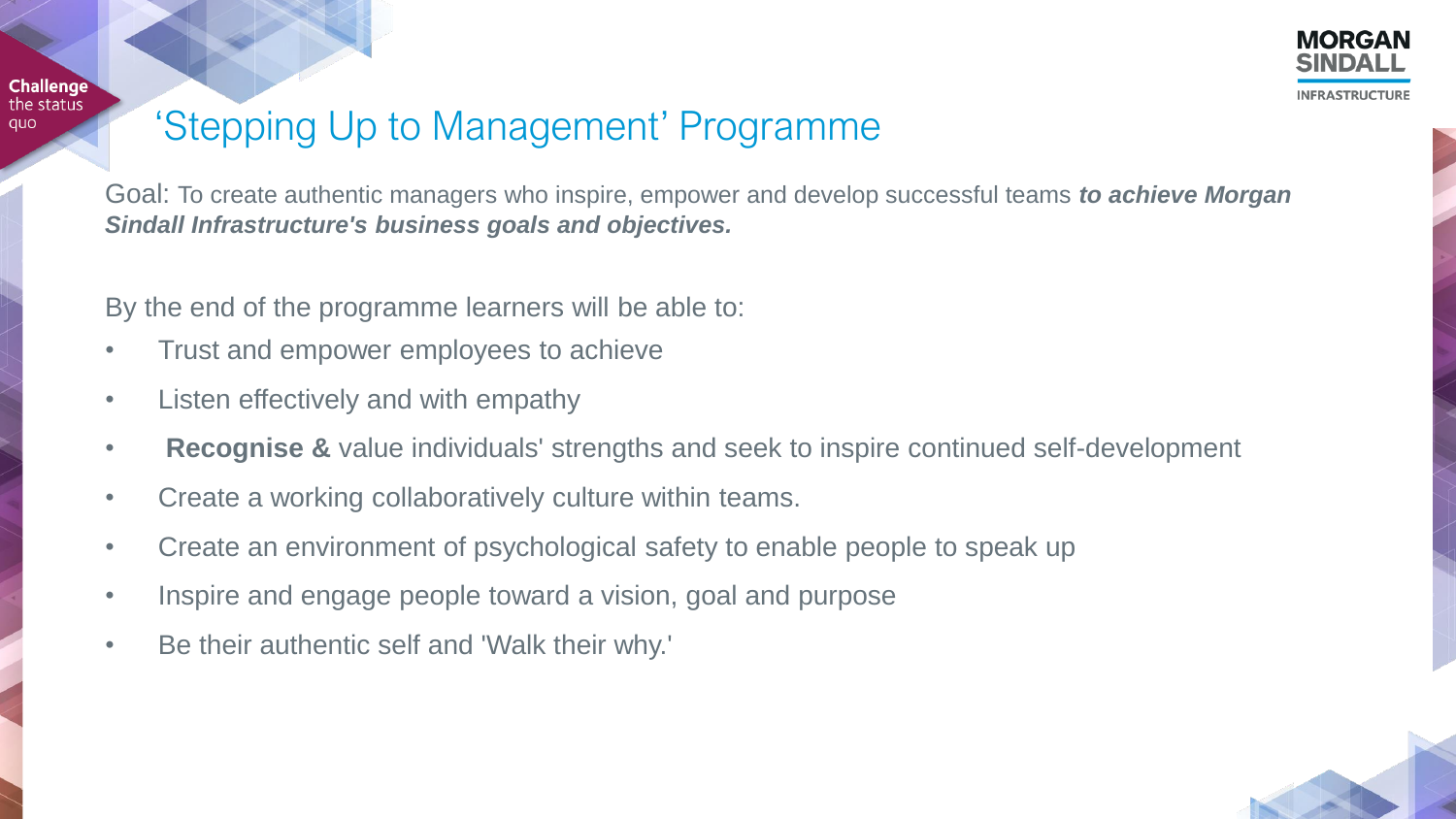## Stepping up to Management



•Leaders who inspire themselves and others to be better through storytelling and collaborative working •Leaders who believe in the talent of their teams and encourage them to come up with their own solutions •Leaders who listen empathetically, communicate person to person and address conflict without blame •Leaders who create an environment where people feel they belong and can speak up Trust and belonging Listen and communicate Innovate and inspire Coach and develop

**Challenge** the status quo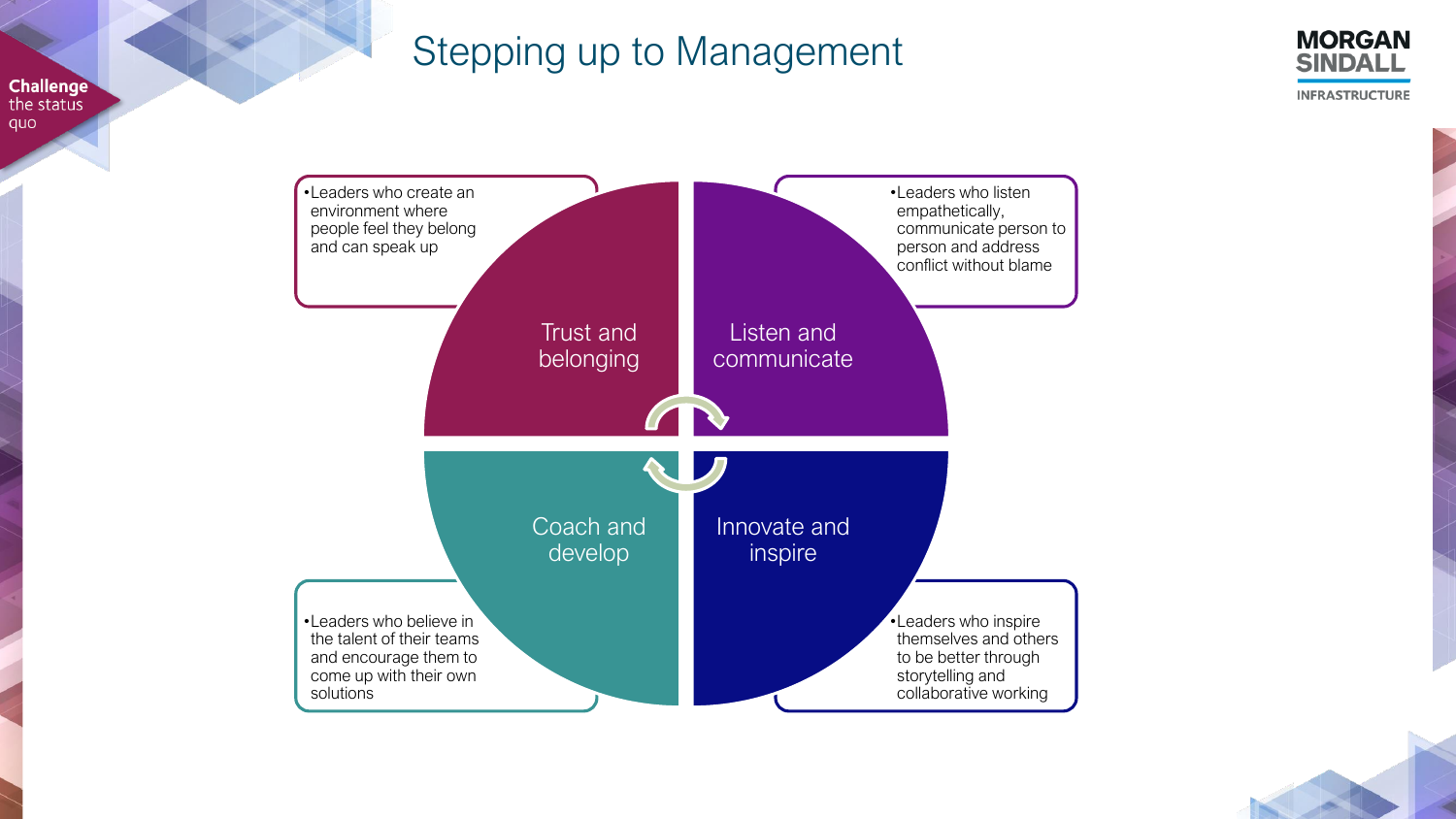#### Learning activity options





Virtual master workshop ( if required these can be either face to face or virtual learning if required.)

Virtual Bitesize Sessions Focused 120- 180-minute Virtual Instructor-Led Training (VILT) sessions. Target one key topic which is followed up with workplace activities



Self-Directed to include several learning options, i.e. e-learning, reading, research, podcasts, self-assessments, questionnaire, case studies etc. These will be a standalone activity or as part of a more comprehensive blended solution, i.e. in preparation for a or practical action following a virtual master class workshop



Momentum Calls in groups of a maximum of basis these are designed to review learning and actions, offer support, discuss challenges and maintain sales focus with the participants



Resources learning guides focused content to be used for self-directed learning and line manager coaching support

Options for monitoring and evaluation will be agreed at the design stage. These can be a quantitative and/or qualitative. E.g. conversion rates, specification bank value.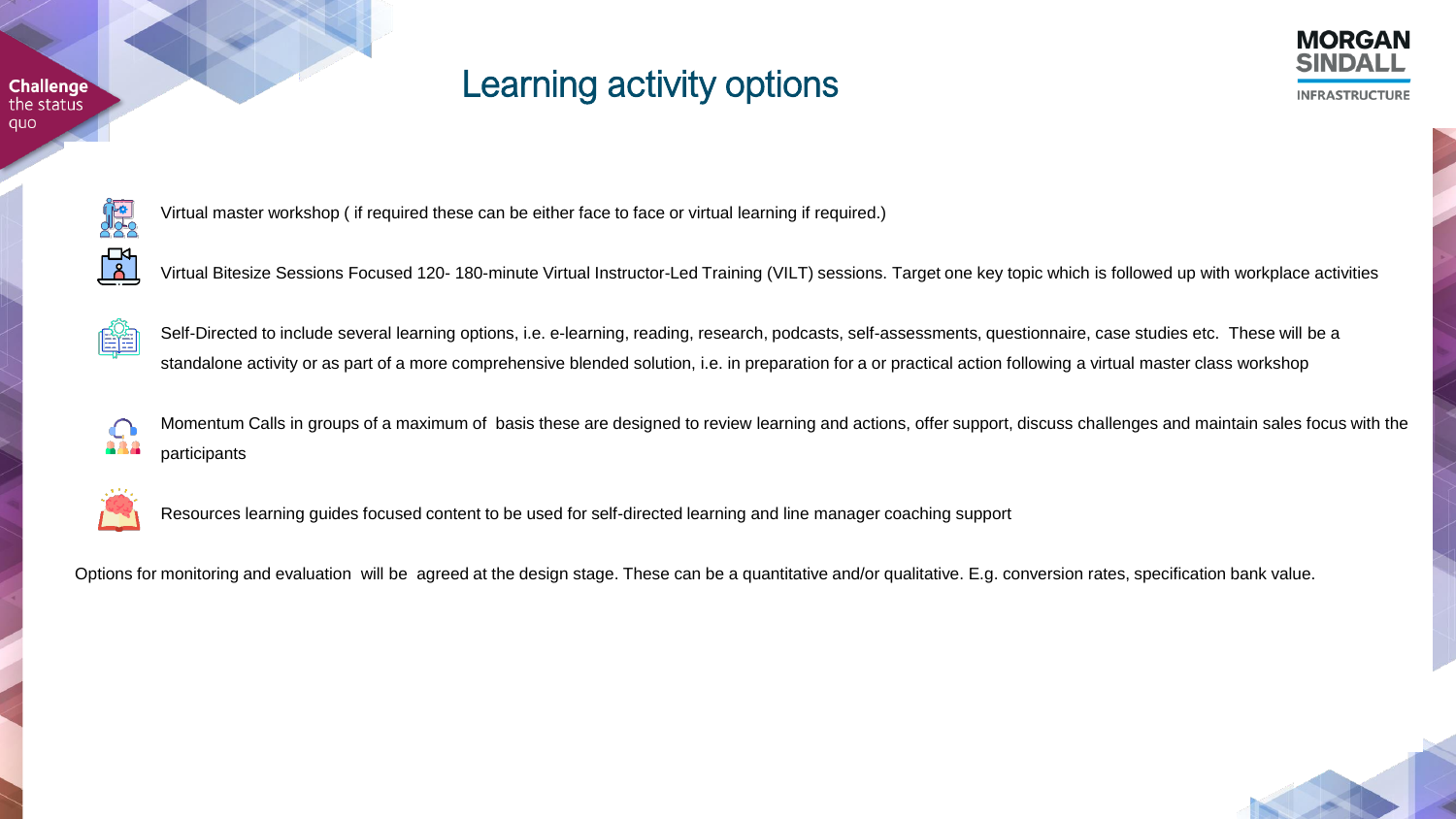## Programme overview



| <b>Challenge</b> |
|------------------|
| the status       |
| quo              |

| <b>Workshop</b>                         | <b>Cultural outcomes</b>                                                             | <b>Things participants will understand</b>                                                                                                                                                                                   | Things participants will do                                                                                                                                                                                                                                                                                                  |  |  |
|-----------------------------------------|--------------------------------------------------------------------------------------|------------------------------------------------------------------------------------------------------------------------------------------------------------------------------------------------------------------------------|------------------------------------------------------------------------------------------------------------------------------------------------------------------------------------------------------------------------------------------------------------------------------------------------------------------------------|--|--|
| <b>Kick off Session</b>                 | Links to business objectives<br>Safety<br>Sustainable profit<br>People               | Why it is important to the business,<br>themselves and the team<br>How the programme will work<br>The importance of adapting their approach to<br>suit the individual and the team                                           | Set clear objectives and identify personal objectives<br>Understand the style of learning and how it will look<br>Review their Insights report to understand their own and other<br>personality communication preferences<br>Explain self directed learning and the 360-degree report                                        |  |  |
| Session 1<br><b>Trust and Belonging</b> | Links to business objectives<br>Safety<br>Sustainable profit<br>People               | Why it's important people feel they belong and<br>can be themselves<br>Their natural levels of empathy and how this<br>leads to connection<br>Uncovering different motivations                                               | Define and use their own leadership 'origin story'<br>Appreciate perspectives and listen to understand<br>Build rapport with their team members<br>Increase levels of vulnerability-based trust in their teams                                                                                                               |  |  |
| Session 2<br>Listen and<br>communicate  | Links to business objectives<br>Safety<br>Repeat business with key clients<br>People | Why it's important to be clear in<br>communications<br>Their listening skill level<br>Linguistic communication filters<br>Where tensions can appear in teams<br>Thinking from different perspectives<br>Psychological safety | Habits to improve generous listening<br>Identify their own 'communication filters'<br>Identify and manage potential tensions in their teams<br>Use shared outcomes and energy matching for conflict<br>management<br>Create an environment of trust between employees, to<br>encourage curiosity, questions and big thinking |  |  |
| Session 3<br>Coach and develop          | Links to business objectives<br>Safety<br>Sustainable profit<br>People               | Why delegation can feel difficult<br>Different performance management styles<br>A coaching style<br>The benefits of a strengths based approach                                                                               | Identify and take steps to manage their own barriers to a<br>coaching style<br>Use coaching questions to get the best out of people<br>$\overline{a}$<br>Provide real-time feedback<br>Identify their strengths and that of their teams                                                                                      |  |  |
| Session 4<br>Innovate and Inspire       | Links to business objectives<br>Safety<br>Repeat business with key clients<br>People | Typical human responses to uncertainty<br>The impact of using storytelling to inspire<br>change<br>The conditions needed for collaborative<br>working<br><b>Resilient habits</b>                                             | Employ storytelling techniques in everyday communications<br>Frame situations positively and create greater open-ness to<br>change<br>Set shared goals<br>Think about the behaviours they value and reward<br>Monitor and manage their own resilience                                                                        |  |  |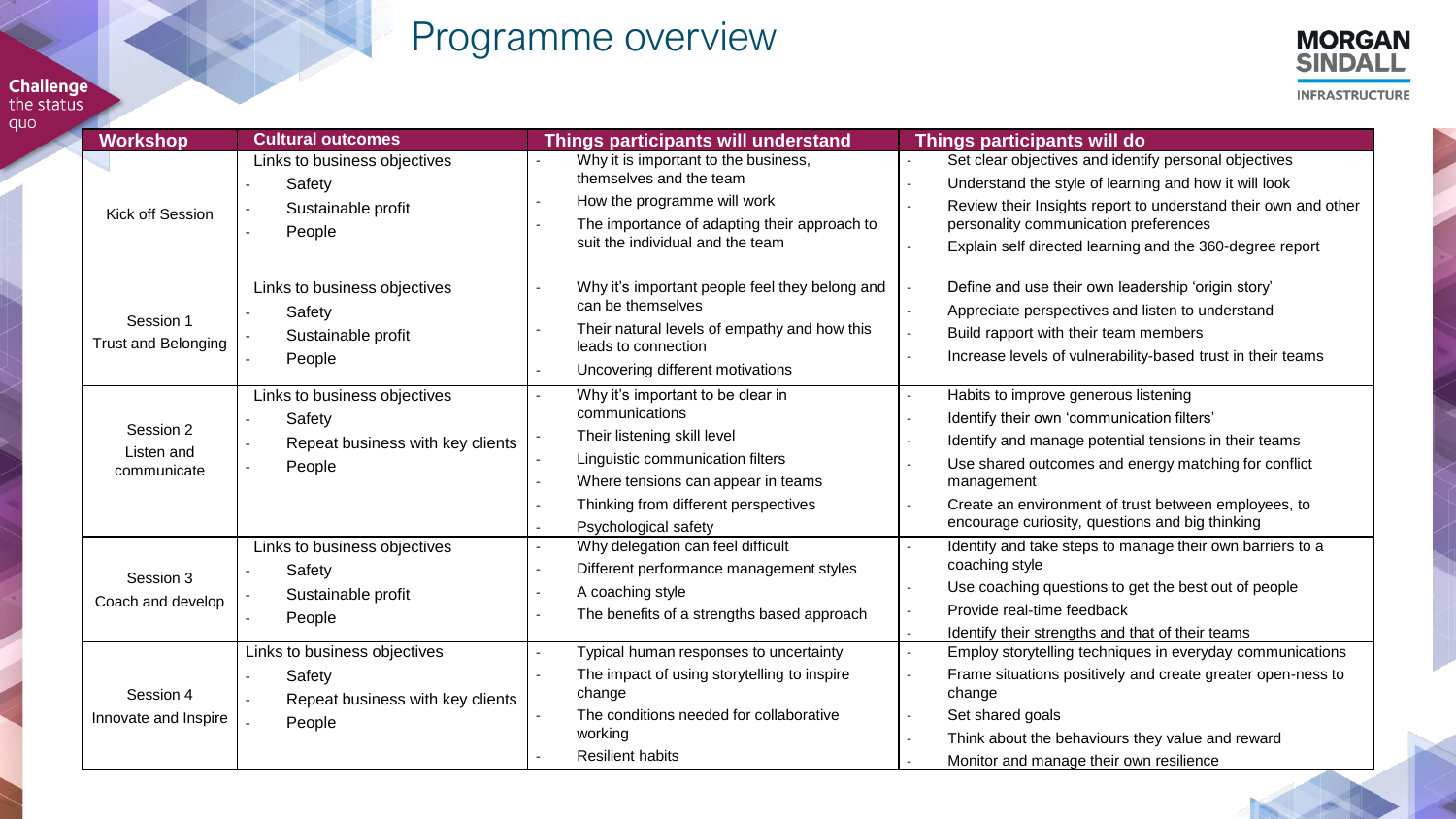#### **Challenge**<br>the status

quo

## Cohort Learning Journey & delivery schedule

**MORGAN SINDALL** 

|   | Week                  | Subject                                             | <b>Time</b>  | Learning Activity                                | Learning Objective                                                                                                                                                                                                              |
|---|-----------------------|-----------------------------------------------------|--------------|--------------------------------------------------|---------------------------------------------------------------------------------------------------------------------------------------------------------------------------------------------------------------------------------|
|   |                       | Pre-work for Kick-off session                       | 60 mins      | Self-directed learning                           | Understand the style of learning and how it will look.                                                                                                                                                                          |
|   | 2 weeks<br>before the |                                                     |              |                                                  | To manage learner's expectation and gain 'buy-in' of the benefits of<br>the programme to their personal development and success.                                                                                                |
|   | start date            | Complete Insights & 360 Assessment<br>Questionnaire | 30 mins      | Self-directed learning                           | Required in advance of the Kick-off session and first coaching<br>session.                                                                                                                                                      |
|   |                       | Kick-Off session                                    | 180 mins     | Virtual workshop                                 | Understand the key attributes of an adaptable leader.                                                                                                                                                                           |
|   |                       |                                                     | (inc. break) |                                                  | Understand their preferred style and the effect that it can have on<br>others with different styles.                                                                                                                            |
|   | $\overline{2}$        | 1-2-1 Coaching session<br>$(1 \text{ of } 3)$       | 60 mins      | 1-2-1 virtual                                    | Introduction to their 1-2-1 coach.<br>Receive 360 assessment feedback.<br>Set clear personal objectives to create their personal 'why.'                                                                                         |
|   |                       | Trust & Belonging                                   | 180 mins     | <b>Virtual Master Session</b><br>or face to face | Understand key elements of building trust, the positive impact it                                                                                                                                                               |
|   | 3                     |                                                     | (inc. break) |                                                  | has on team collaboration, inclusion affects team dynamics and<br>motivation.                                                                                                                                                   |
|   | $\overline{4}$        | Trust & Belonging - Work-based assignment           | 2 weeks      | Self-directed learning                           | Build learner confidence through activities that support them to new<br>skills, tools and techniques in the workplace.<br>Demonstrate with real-life application of learning the benefits to the<br>business, team and manager. |
|   | 5                     | Momentum calls                                      | 60 mins      | Virtual group check-in                           | Check- in to support learning through shared experiences and<br>solutions to move forward and address challenges.                                                                                                               |
| 7 |                       | <b>Listen and Communicate</b>                       | 60 mins      | <b>Virtual Master Session</b><br>or face to face | Understand the reasons why communication can break down and<br>how-to tailor communication styles to individual needs to the team.<br>Learn to create a 'listen to understand' mindset.                                         |
|   |                       |                                                     |              |                                                  |                                                                                                                                                                                                                                 |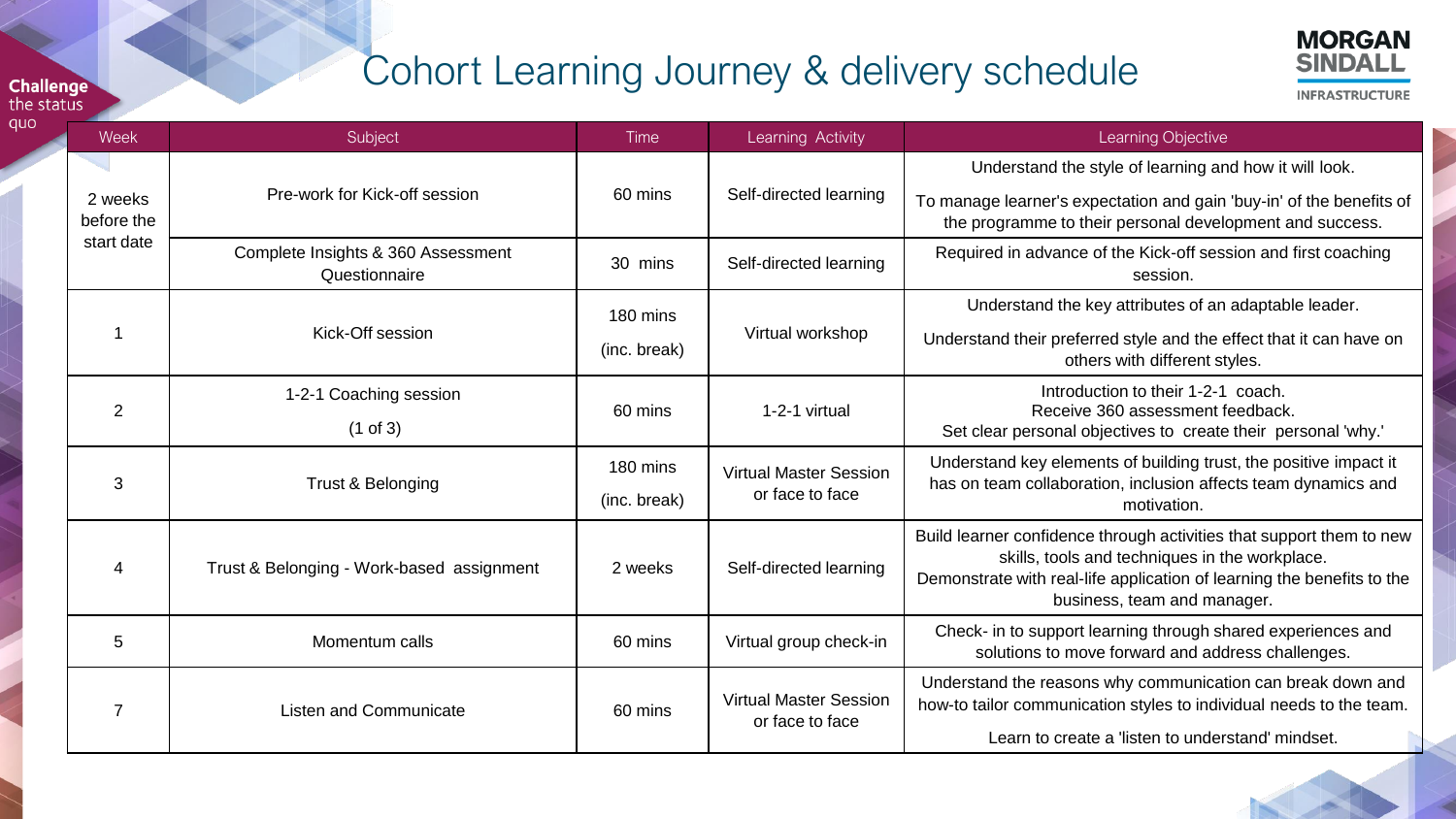#### **Challenge** quo

# Cohort Learning Journey & delivery schedule



| Week | Subject                                        | Time                     | <b>Learning Mode</b>                      | <b>Learning Objective</b>                                                                                                                                                                                                      |
|------|------------------------------------------------|--------------------------|-------------------------------------------|--------------------------------------------------------------------------------------------------------------------------------------------------------------------------------------------------------------------------------|
|      | Listen and communicate - Work based assignment | 2 weeks                  | Self-directed learning                    | Build learner confidence through activities that support them<br>to new skills, tools and techniques in the workplace<br>Demonstrate with real-life application of learning the benefits<br>to the business, team and manager. |
| 10   | Momentum calls                                 | 60 mins                  | Virtual group check-in                    | Check- in to support learning through shared experiences and<br>solutions to move forward and address challenges.                                                                                                              |
| 12   | 1-2-1 Coaching session (2 of 3)                | 90 mins                  | 1-2-1 virtual                             | In a safe, no consequences environment reflect on the success<br>and address challenges.                                                                                                                                       |
| 13   | Coach & Develop                                | 180 mins<br>(inc. break) | Virtual Master Session or face to<br>face | Understand how to create effective coaching and feedback<br>conversation that encourages ownership.<br>Recognise how a feedback culture can build open<br>relationships that support personal development                      |
| 14   | Coach & Develop - Work-based assignment        | 3 weeks                  | Self-directed learning                    | Build learner confidence through activities that support them to<br>new skills, tools and techniques in the workplace<br>Demonstrate with real-life application of learning the benefits to<br>the business, team and manager. |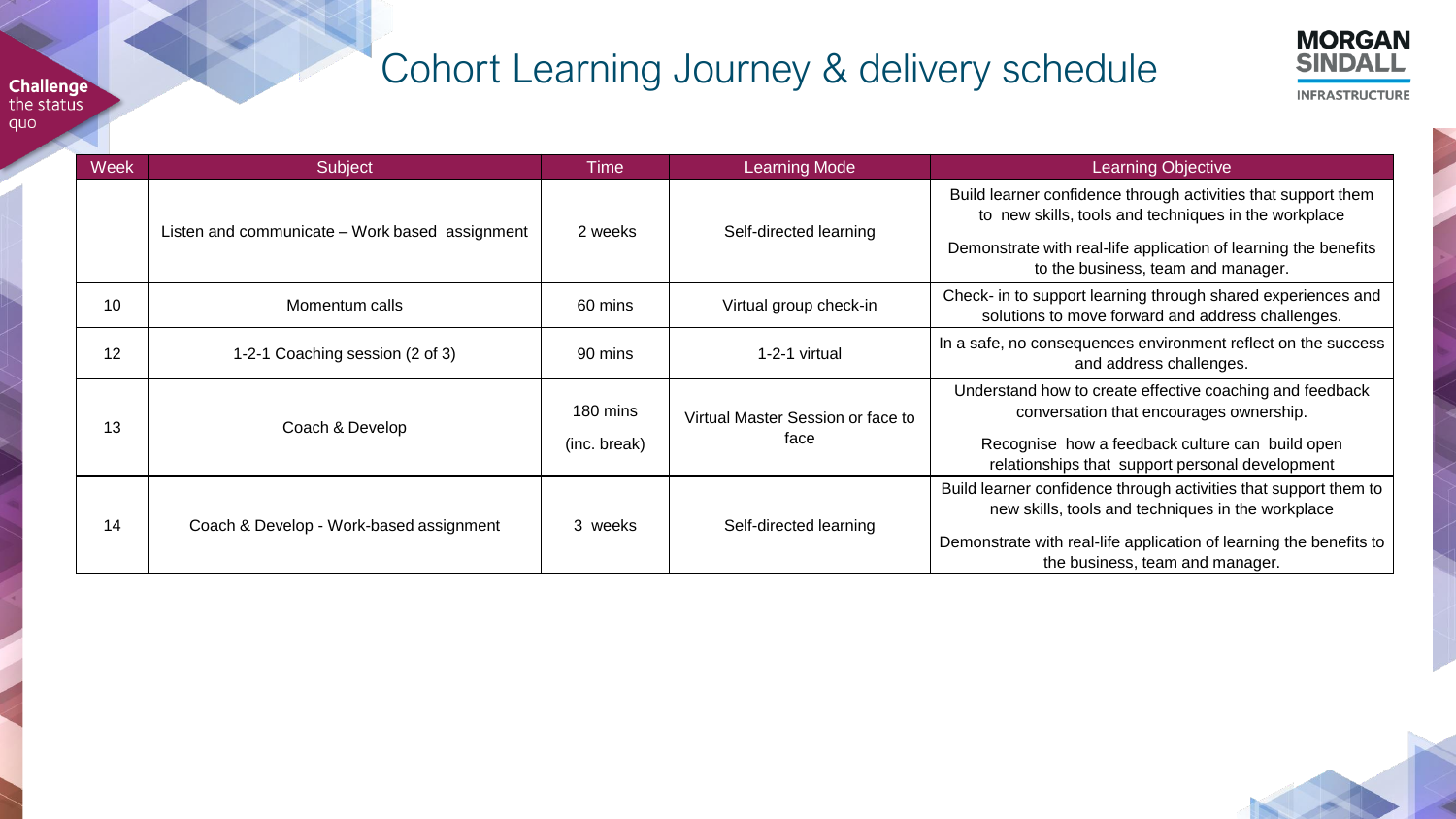# Cohort Learning Journey & delivery schedule



Week Subject Subject Time Learning Mode Communication Cearning Mode 18 | Innovate & Inspire 180 mins (inc. break) Virtual Master Session or face to face Understand how to inspire through change. Recognising how change can affect the team and individual resilience. 19 Innovate & Inspire - Work-based assignment | 2 weeks | Self-directed learning Build learner confidence through activities that support them to new skills, tools and techniques in the workplace Demonstrate with real-life application of learning the benefits to the business, team and manager. Complete final 360 Questionnaire 30 mins 30 mins Self-directed learning Complete the 360-assessment ready for the last 1-2-1 coaching session. 21 | 1-2-1 Coaching session (3of 3) | 60 mins | 1-2-1 virtual Review, reflect and measure personal development. Start to consider the learners 'what next' individual action plan. 22 | Teach back session | 60 mins | Face to face Share success and learning. To recognise and thank the cohorts for their ongoing commitment to the business, their team and their personal development.